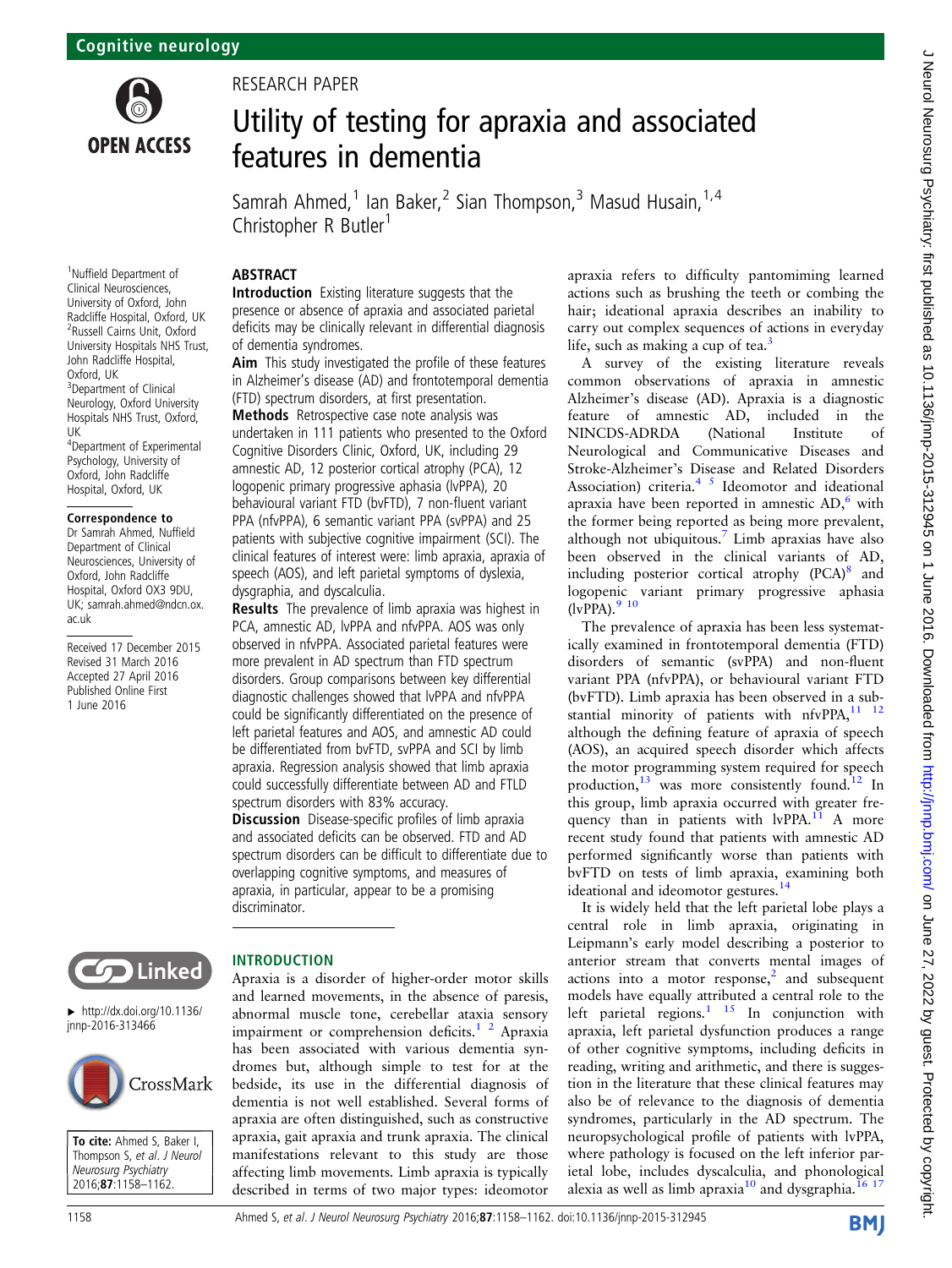In a series of 19 patients with PCA, McMonagle et  $al^8$  $al^8$  reported that 18 cases had dyslexia or dysgraphia while 16 had dyscalculia.

Although the existing literature suggests that the presence or absence of apraxia and associated parietal deficits might be clinically relevant in differential diagnosis, to date there has, to our knowledge, been no systematic examination of apraxia and associated features in a large number of patients with different dementia syndromes. The aim of this study is to determine the profile of these features in AD and FTD spectrum disorders, at initial clinical presentation.

#### METHODS AND MATERIALS **Participants**

All patients were assessed at clinical presentation at the Oxford Cognitive Disorders Clinic, Oxford, UK. A total of 111 patients were entered into the study with the following clinical diagnoses: 29 amnestic AD, 12 PCA, 12 lvPPA, 20 bvFTD, 7 nfvPPA and 6 svPPA. All patients recruited for the study fulfilled con-sensus criteria for disease (PCA;<sup>[8 18](#page-4-0)</sup> lvPPA, nfvPPA and svPPA;<sup>[13](#page-4-0)</sup> amnestic  $AD;^{4/5}$  or bvFTD<sup>19</sup>), based upon clinical assessment, brain imaging and detailed neuropsychological assessment. Case notes for all patients seen in the Oxford Cognitive Disorders Clinic between 2010 and 2015 who had a diagnosis of an AD (amnestic AD, lvPPA, PCA) or FTD (bvFTD, svPPA or nfvPPA) spectrum disorder were examined. Mean follow-up time for patients was 22.7 months; 25 patients with subjective cognitive impairment (SCI) were also included as a control group, as well as an important clinical comparison group. Patients with SCI presented with SCI, no objective cognitive impairment on neuropsychological screening tests (within 1.5 SDs of normal subjects), no evidence of focal atrophy on an MRI or CT scan (where available), and no neurological explanation for their cognitive symptoms being identified.

All patients were assessed by a senior behavioural neurologist (CRB, ST or MH), and underwent a clinical interview, neurological examination, neuropsychological screening and further investigations where necessary, to reach a clinical diagnosis. Patients were administered a baseline cognitive screening assessment, the Addenbrooke's Cognitive Examination-Revised (ACE-R). The ACE-R consists of subsections testing memory, attention, fluency, language and visuospatial skills. Patients underwent MRI (or CT scan where MR was contraindicated, e.g., by a pacemaker).

#### Retrospective case note analysis

At the first assessment in the Cognitive Disorders Clinic, presenting symptoms described in the clinical interview with the patient and carer, and signs identified during a standard neurological examination $3$  were systematically recorded in the case notes by the examining clinician. For this study, clinical notes were examined by a neuropsychologist (SA) not involved in the initial evaluation and diagnosis of patients. Clinical features were coded as being 'present' or 'absent' at initial presentation in three main categories of interest:

1. Limb apraxia: As in Kas et  $al$ ,<sup>[20](#page-4-0)</sup> limb apraxia scores pooled reference to the imitation of meaningless, meaningful and pantomime of familiar gestures, on the basis that these actions are of localisation value, consistent with a central role for the left parietal lobe in the integration of limb praxis information.<sup>[15 20 21](#page-4-0)</sup> Patients were asked to: (A) pantomime the use of a tool on verbal command, for example, 'show me how you would brush your hair' or 'pretend to strike a match and blow it out'; (B) imitate the clinician

creating meaningless gestures and postures using the left and right hands; (C) pantomime the sequential steps involved in performing a complex task on verbal command, for example 'show me how you would make a cup of tea'.

- 2. Speech articulation: Apraxia of speech was defined according to published criteria, $13$  which include effortful, halting speech with the presence of speech sound errors and distortions.
- 3. Associated left parietal features: Existing literature points to three features of interest: dysgraphia, defined as impairment of well-formed and linguistically correct script; dyslexia, defined as a disturbance in the ability to read and spell; and dyscalculia, defined as an impairment in the ability to comprehend or write numbers properly, or to manipulate numbers to perform simple calculations.<sup>[3](#page-3-0)</sup> Corroboration of the presence or absence of these features was determined from the ACE-R, where available.

## Statistical analysis

Group differences in demographic and clinical characteristics were examined using one-way analysis of variance. Group comparisons of clinical features were examined using Fisher's exact test. Binary logistic regression was used to determine if any of the clinical features could be used to predict diagnostic category. Cross validation of the regression analyses was undertaken by taking a random sample of half of the patients from the original sample, and repeating the binary logistic regression analyses.

## RESULTS

#### Demographic and clinical characteristics

The demographic and clinical characteristics of patients are shown in [table 1.](#page-2-0) There were no significant between group differences in age, with the exception of those with lvPPA, amnestic AD and svPPA, compared to patients with SCI, where such patients were significantly younger. There were no significant between group differences in education levels. Since the disorders studied present with a range of cognitive deficits that are given differential weighting in the baseline cognitive screening task used (the ACE-R), patients were matched on symptom duration, that is, time since the first symptom was noticed.

On the cognitive subscores obtained from the ACE-R screen, there were significant differences between SCI and the patient groups in all cognitive domains including the total ACE-R score. Patients with PCA were significantly more impaired on visuospatial skills compared to all other groups, and patients with lvPPA had significantly poorer language compared to those with amnestic AD.

## Apraxia and associated features

The prevalence of limb apraxia was highest in PCA (91.7%), followed by almost equal prevalence in amnestic AD and lvPPA (69% and 66.7%, respectively). More than half the patients with nfvPPA (57.1%) also had limb apraxia [\(table 2\)](#page-2-0). AOS was only observed in nfvPPA, present in all but two patients. Overall, associated parietal features were more prevalent in the AD spectrum than FTD spectrum disorders, being highest in lvPPA followed by patients with PCA and amnestic AD. More specifically, dysgraphia and dyslexia were more prevalent in lvPPA, while dyscalculia was more prevalent in PCA. Associated parietal features were entirely absent in svPPA. Limb apraxia was absent in SCI, and evidence of dysgraphia and dyslexia were found in one patient only.

Group comparisons were run between key differential diagnostic challenges ([table 3\)](#page-3-0). Patients with lvPPA and nfvPPA could be significantly differentiated on the presence of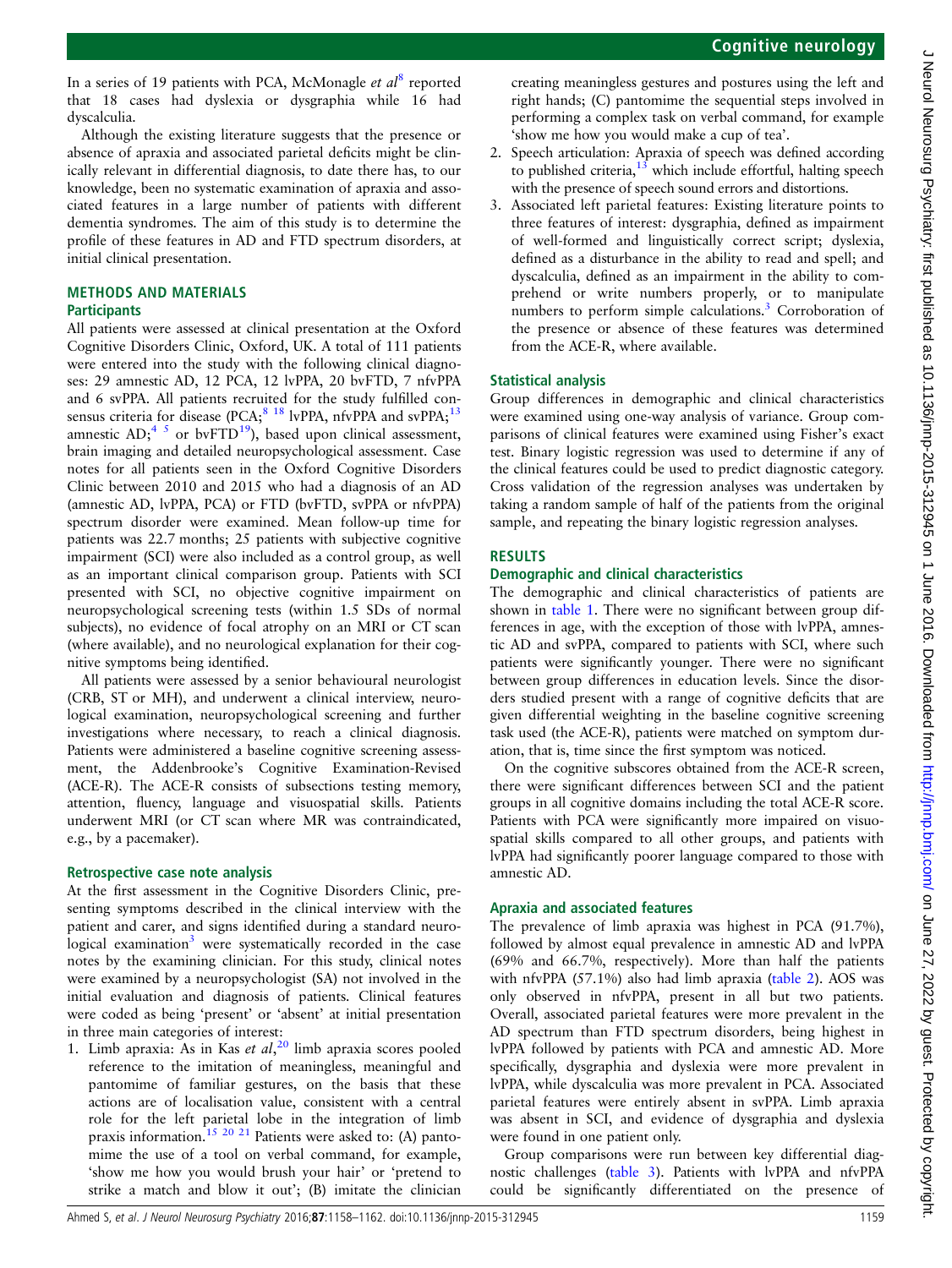<span id="page-2-0"></span>

| Table 1 Demographic and clinical characteristics of patients at initial presentation |  |  |  |
|--------------------------------------------------------------------------------------|--|--|--|

| <b>Clinical characteristics</b>    | amnestic AD (n=29)   | $PCA (n=12)$   | $IvPPA(n=12)$            | bvFTD $(n=20)$            | $nfvPPA(n=7)$  | $s$ v $PPA$ (n=6)    | $SCI(n=25)$ |
|------------------------------------|----------------------|----------------|--------------------------|---------------------------|----------------|----------------------|-------------|
| Age (years)                        | $63.9^{\circ}$ (8.4) | 61.4(6.2)      | 69.2 $^{c}$ (8.7)        | 61.7(8.4)                 | 67.0(7.6)      | $68.2^{\circ}$ (7.6) | 57.4(7.2)   |
| Education (years)                  | $13.3*$ (2.7)        | 11.9(1.9)      | 12.1(2.5)                | 12.8(2.6)                 | 12.7(2.6)      | 12.7(2.7)            | 13.2(2.8)   |
| Symptom duration (years)           | $2.3*$ (1.3)         | 2.2(0.79)      | $2.2*(0.85)$             | 2.6(2.2)                  | 2.6(2.1)       | 1.6(0.77)            | 2.8(2.8)    |
| ACE attention and orientation (18) | $12.9d$ (3.4)        | $13.8a$ (3.9)  | 12.4(5.9)                | 14.8(3.6)                 | 16.6(3.1)      | 17.8(0.5)            | 17.7(0.47)  |
| ACE memory (26)                    | $11.6^d$ (4.2)       | $16.3^b$ (6.8) | $10.9d$ (9.2)            | $15.1^d$ (6.0)            | 19.0(6.6)      | 17.8(4.2)            | 23.5(3.2)   |
| ACE fluency (14)                   | $6.3d$ (3.1)         | 8.6(3.8)       | $6.0^{\circ}$ (4.8)      | $5.1^d$ (3.6)             | $5.2^b$ (3.8)  | 6.5(1.3)             | 11.6(1.9)   |
| ACE language (26)                  | $22.0^{a,h}$ (3.8)   | $20.3^b$ (4.1) | $15.7^d$ (6.8)           | $20.2^{\circ}$ (4.9)      | 20.8(4.0)      | $16.5^{\rm b}$ (2.9) | 25.7(0.66)  |
| ACE visuospatial (16)              | $11.2^{d,e}$ (3.9)   | $7.6^d$ (4.8)  | $12.9^{f}$ (3.0)         | $13.49$ (2.9)             | $15.89$ (0.5)  | $15.89$ (0.5)        | 15.9 (0.49) |
| ACE total (100)                    | $65.5^{d*}$ (14.5)   | $66.7d$ (16.5) | $57.6^{\text{d}}$ (27.0) | 69.0 <sup>d*</sup> (16.2) | $76.8*$ (15.5) | $74.5* (6.0)$        | 94.6(3.3)   |

Significant difference compared to <sup>a</sup>SCI p<0.05; <sup>b</sup>SCI p<0.01; <sup>c</sup>SCI p<0.001; <sup>d</sup>SCI p<0.001; <sup>e</sup>PCA p<0.05; <sup>f</sup>PCA p<0.01; <sup>a</sup>PCA p<0.001; <sup>h</sup>WPPA p<0.001.

\*Missing data: Education level not recorded for 3 patients with amnestic AD; symptom duration not available for 1 lvPPA and 1 patients with amnestic AD as they presented alone; ACE not completed in 2 lvPPA, 1 amnestic AD, 1 bvFTD, 2 nfvPPA and 2 svPPA due to either refusal by patient or clinicians decision not to test due to patient severity/anxiety.

ACE, Addenbrooke's Cognitive Examination; AD, Alzheimer's disease; bvFTD, behavioural variant frontotemporal dementia; lvPPA, logopenic variant primary progressive aphasia;

nfvPPA, non-fluent variant primary progressive aphasia; PCA, posterior cortical atrophy; SCI, subjective cognitive impairment; svPPA, semantic variant primary progressive aphasia.

associated left parietal features ( $p < 0.05$ ), in particular, dysgraphia ( $p < 0.05$ ) and the presence of AOS ( $p < 0.01$ ). There was a significant difference in the prevalence of limb apraxia between patients with amnestic AD and bvFTD ( $p$ <0.0001), svPPA ( $p$ <0.01) and SCI ( $p$ <0.0001). Patients with amnestic AD also showed significantly more left parietal features than those with SCI ( $p < 0.01$ ).

Since apraxia is a core feature of corticobasal syndrome  $(CBS)$ ,<sup>22</sup> which is a pathologically heterogeneous syndrome not fitting clearly into AD or FTD spectrum disorders, $^{23}$  we reviewed the records to identify whether any patients subsequently developed additional Parkinsonian features suggestive of CBS. Parkinsonism became apparent in 5/111 patients during followup. These patients were diagnosed with bvFTD (n=3), nfvPPA  $(n=1)$  and amnestic AD  $(n=1)$  at clinical presentation. None of these 3 bvFTD patients nor the nfvPPA patient showed limb apraxia at presentation or follow-up. The amnestic AD patient, who demonstrated apraxia on initial presentation, began to show signs of Parkinsonism only after 24 months of follow-up.

## Prediction of diagnostic category

A binary logistic regression was conducted to predict diagnostic category, using limb apraxia and associated features as predictors. Diagnostic groups were collapsed into AD spectrum (patients with amnestic AD, lvPPA and PCA) and FTD spectrum (patients with bvFTD, svPPA and nfvPPA) disorders. Regression analysis showed that only the presence of limb apraxia was able to reliably

discriminate between the groups (OR 0.56, 95% CI 0.014 to 0.226, p<0.0001). Prediction success overall was 82.6%, 83% for AD spectrum disorders and 81.8% for FTD spectrum disorders. Cross validation of the binary logistic regression in half of the patient sample  $(n=43)$  confirmed limb apraxia to be a reliable discriminator (odds ratio 0.53, 95% CI 0.106 – 0.507, p<.01). Overall prediction accuracy was also similar (81.4%), although FTD spectrum disorders (93.3%) were more reliably identified than AD spectrum disorders (75%).

## **DISCUSSION**

The findings of this study show, for the first time, that simple clinical examination for the presence of apraxia and associated left parietal features at initial presentation can assist in differential diagnosis of AD and FTD spectrum disorders that typically show overlapping features.

Limb apraxia and associated left parietal features were most common in the AD spectrum disorders. All but one patient with PCA presented with limb apraxia, and more than two-thirds of patients with amnestic AD and lvPPA were also impaired. Prevalence of associated left parietal features was highest in lvPPA, present in 75% of the group, followed by 50% in patients with PCA, and a third of patients with amnestic AD. These clinical features have been observed in previous studies, $8 \times 12 \times 16 \times 17$  but have not been systematically compared across clinical groups.

Despite the prevalence of limb apraxia and selected parietal features in AD spectrum disorders, the relevance of these

| Percentage of patients with each feature at initial presentation<br>Table 2 |                      |              |               |                |               |                   |              |  |
|-----------------------------------------------------------------------------|----------------------|--------------|---------------|----------------|---------------|-------------------|--------------|--|
|                                                                             | AD spectrum          |              |               | FTD spectrum   | Control group |                   |              |  |
| Observed at initial presentation (%)                                        | amnestic AD $(n=29)$ | $PCA (n=12)$ | $IvPPA(n=12)$ | bvFTD $(n=20)$ | $nfvPPA(n=7)$ | $s$ v $PPA$ (n=6) | $SCI(n=25)$  |  |
| Apraxia                                                                     |                      |              |               |                |               |                   |              |  |
| Limb                                                                        | 69.0                 | 91.7         | 66.7          | 10             | 57.1          | $\mathbf{0}$      | $\mathbf{0}$ |  |
| AOS                                                                         | $\mathbf{0}$         | $\mathbf{0}$ | $\mathbf{0}$  | $\mathbf{0}$   | 71.4          | $\mathbf{0}$      | 0            |  |
| Associated left parietal features*                                          | 34.5                 | 50           | 75            | 15             | 14.3          | $\mathbf{0}$      | 4            |  |
| Dysgraphia                                                                  | 20.7                 | 33.3         | 75            | 15             | 14.3          | $\mathbf{0}$      | 4            |  |
| <b>Dyslexia</b>                                                             | 6.9                  | 8.3          | 33.3          | $\mathbf{0}$   | $\mathbf{0}$  | $\mathbf{0}$      | 4            |  |
| Dyscalculia                                                                 | 13.8                 | 41.7         | 16.7          | $\mathbf{0}$   | $\mathbf{0}$  | $\mathbf{0}$      | 0            |  |

\*Percentage of patients with at least one feature.

AD, Alzheimer's disease; AOS, apraxia of speech; bvFTD, behavioural variant frontotemporal dementia; FTD, frontotemporal dementia; lvPPA, logopenic variant primary progressive aphasia; nfvPPA, non-fluent variant primary progressive aphasia; PCA, posterior cortical atrophy; SCI, subjective cognitive impairment; svPPA, semantic variant primary progressive aphasia.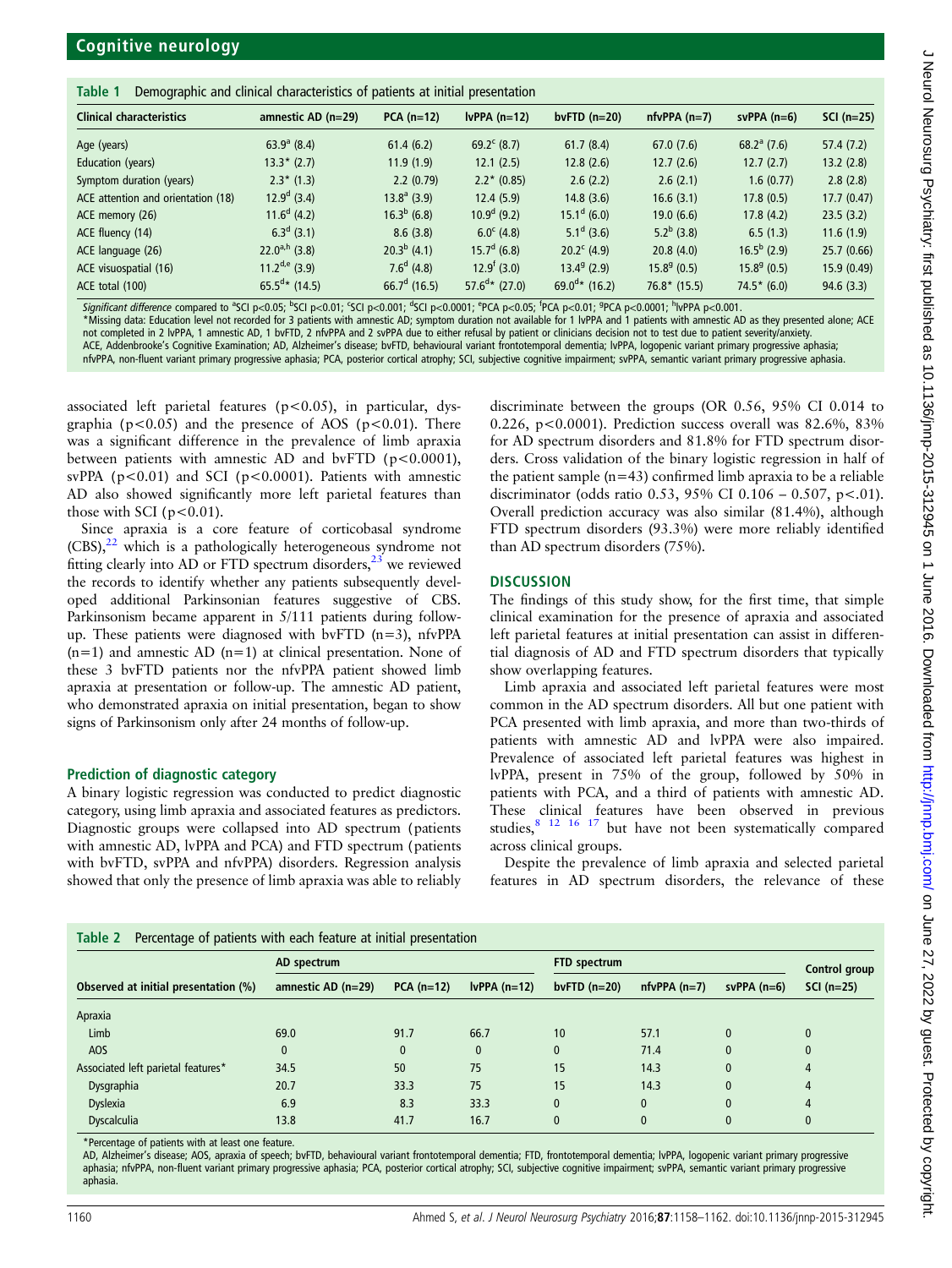<span id="page-3-0"></span>Table 3 Group comparisons between key differential diagnostic challenges

| <b>Group comparison</b>     | Significantly different<br>presenting symptoms | p Value   |
|-----------------------------|------------------------------------------------|-----------|
| $IVPPA \times nfvPPA$       | IVPPA > nfvPPA                                 |           |
|                             | Dysgraphia                                     | < 0.05    |
|                             | Overall presence of left parietal features     | < 0.05    |
|                             | nfvPPA >lvPPA:                                 | < 0.01    |
|                             | AOS                                            | < 0.01    |
| amnestic $AD \times b$ vFTD | amnestic AD >bvFTD:                            |           |
|                             | Limb apraxia                                   | < 0.0001  |
| amnestic $AD \times sVPPA$  | amnestic AD > svPPA:                           |           |
|                             | Limb apraxia                                   | < 0.01    |
| amnestic $AD \times SCI$    | amnestic $AD > SCI$ :                          |           |
|                             | Limb apraxia                                   | < 0.0001  |
|                             | Overall presence of left parietal features     | ${<}0.01$ |

AD, Alzheimer's disease; AOS, apraxia of speech; bvFTD, behavioural variant frontotemporal dementia; lvPPA, logopenic variant primary progressive aphasia; nfvPPA, non-fluent variant primary progressive aphasia; SCI, subjective cognitive impairment; svPPA, semantic variant primary progressive aphasia.

symptoms to diagnosis has received very little attention in the literature. The fact that limb apraxia, in particular, was able to differentiate AD spectrum disorders from FTD spectrum with 83% accuracy, is potentially valuable. Several models of apraxia have been proposed, but they all agree that the parietal lobe occupies a central position in the stream of processing implemented in the production of meaningful and meaningless ges-tures.<sup>[15](#page-4-0)</sup> Our findings are, therefore, particularly relevant to recent evidence of anatomical overlap between lvPPA, PCA and amnestic AD, showing that all three patient groups are associated with atrophy in the left temporoparietal region, with additional, syndrome-specific, grey matter atrophy in smaller areas. $^{22}$  $^{22}$  $^{22}$  The examination of imaging data for each patient was outside the scope of this study, but studies have shown that limb apraxia in  $PCA<sup>20</sup>$  $PCA<sup>20</sup>$  $PCA<sup>20</sup>$  and amnestic  $AD<sup>23</sup>$  correlates with hypoperfusion in structures in the left posterior parietal cortex. The identification of common areas of cognitive impairment may, therefore, be particularly useful as an in vivo clinical marker of AD pathology regardless of the main presenting clinical symptoms.

In the FTD spectrum, by contrast, apraxia and associated features were entirely absent in svPPA and were few in bvFTD. Differentiation of svPPA and bvFTD from amnestic AD is a common diagnostic challenge due to overlapping impairment in episodic memory in  $b\nu FTD^{24}$  $b\nu FTD^{24}$  $b\nu FTD^{24}$  and word-finding difficulties in svPPA.<sup>[25](#page-4-0)</sup> Johnen et al<sup>[14 26](#page-4-0)</sup> also recently showed that amnestic AD patients had poorer praxis scores compared to bvFTD on detailed neuropsychological tests of limb apraxia.

Interestingly, limb apraxia was observed in 57% of patients with nfvPPA, a prevalence similar to that in patients with lvPPA and amnestic AD. Without pathological confirmation, the possibility remains that patients with AD pathology were included in this group. However, limb apraxia has been previously documented in nfvPPA. Adeli et  $al<sup>11</sup>$  $al<sup>11</sup>$  $al<sup>11</sup>$  reported significantly greater ideomotor apraxia in patients with nfvPPA compared to those with lvPPA, associated with grey matter loss in the left lateral premotor cortex. No studies have examined the anatomical correlates of limb apraxia in lvPPA to date, though it is likely that the typical pathology in the left parietal cortex will be implicated, consistent with existing anatomical association between limb apraxia and the left parietal lobe.<sup>[15](#page-4-0)</sup> While there may be differences in the anatomical correlates of apraxia in lvPPA and

nfvPPA, clearly our findings suggest caution is needed before ubiquitously equating limb apraxias with AD pathology. Instead, our results point to the clear relevance of taking into account key diagnostic deficits in speech articulation in  $n f v PPA$ ,  $13$  and also in the presence of associated left parietal deficits in reading, writing and arithmetic. These features were almost absent in patients with nfvPPA at clinical presentation, compared with frequent presence in patients with lvPPA.

There are limitations to this study. The brevity of case notes and the retrospective nature of case note analysis prevents further comment on severity or duration of features. In addition, while a standard neurological examination was administered to each patient, not all signs and symptoms may have been documented from the clinical interview with the patient and informant. This may lead to an underestimation of the true prevalence of apraxia and associated features. Due to the retrospective nature of this study, standardized tests of praxis were not included in the assessment to determine the sensitivity of routine clinical examination, and further research is warranted to examine this. Finally, the sample sizes in some of the dementia subtypes were small. Although this reflects the relative rarity of some syndromes, replication of these findings is needed in a larger sample.

Despite these limitations, the strength of this study is in highlighting that simple and routine examination can provide pointers to diagnosis at initial clinical presentation, with an average of 2 years symptom duration. Our results suggest that there exist disease-specific profiles of limb apraxia and associated deficits, and that these are clinically relevant in the differential diagnosis of AD and FTD spectrum disorders. Our findings have the potential to inform future diagnostic protocols and warrant further investigation into more detailed, quantitative assessment of these features.

Acknowledgements The authors are indebted to the patients and families for their kind participation in our research.

Contributors SA conceptualised the study, conducted the statistical analysis of the data and prepared the initial manuscript. IB, ST, MH and CRB conducted the clinical examination of the patients described in the study, and edited and revised the manuscript. All authors contributed equally to the study design and approval of the final manuscript.

**Funding** SA is supported by the Oxford Biomedical Research Centre and Alzheimer's Research UK. MH is supported by the Wellcome Trust. CB is supported by the Medical Research Council (MR/K010395/1).

Competing interests None declared.

Ethics approval South Central Oxford Research Committee.

Provenance and peer review Not commissioned; externally peer reviewed.

Open Access This is an Open Access article distributed in accordance with the terms of the Creative Commons Attribution (CC BY 4.0) license, which permits others to distribute, remix, adapt and build upon this work, for commercial use, provided the original work is properly cited. See: [http://creativecommons.org/](http://creativecommons.org/licenses/by/4.0/) [licenses/by/4.0/](http://creativecommons.org/licenses/by/4.0/)

## **REFERENCES**

- Geschwind N. The apraxias: neural mechanisms of disorders of learned movement. Am Sci 1975;63:188–95.
- 2 Liepmann H. Das Krankheitsbild der Apraxie (motorische Asymbolie) auf Grund eines Falles von einseitiger Apraxie. Monatschrift für Psychiatrie und Neurologie 1900;8:102–32.
- 3 Hodges JR. Cognitive assessment for clinicians. 2nd edn. Oxford: Oxford University Press, 2007.
- McKhann G, Drachman D, Folstein M, et al. Clinical diagnosis of Alzheimer's disease: report of the NINCDS-ADRDA Work Group under the auspices of Department of Health and Human Services Task Force on Alzheimer's Disease. [Neurology](http://dx.doi.org/10.1212/WNL.34.7.939) 1984;34:939–44.
- 5 McKhann GM, Knopman DS, Chertkow H, et al. The diagnosis of dementia due to Alzheimer's disease: recommendations from The National Institute on Aging-Alzheimer's Association workgroups on diagnostic guidelines for Alzheimer's disease. [Alzheimers Dement](http://dx.doi.org/10.1016/j.jalz.2011.03.005) 2011;7:263–9.